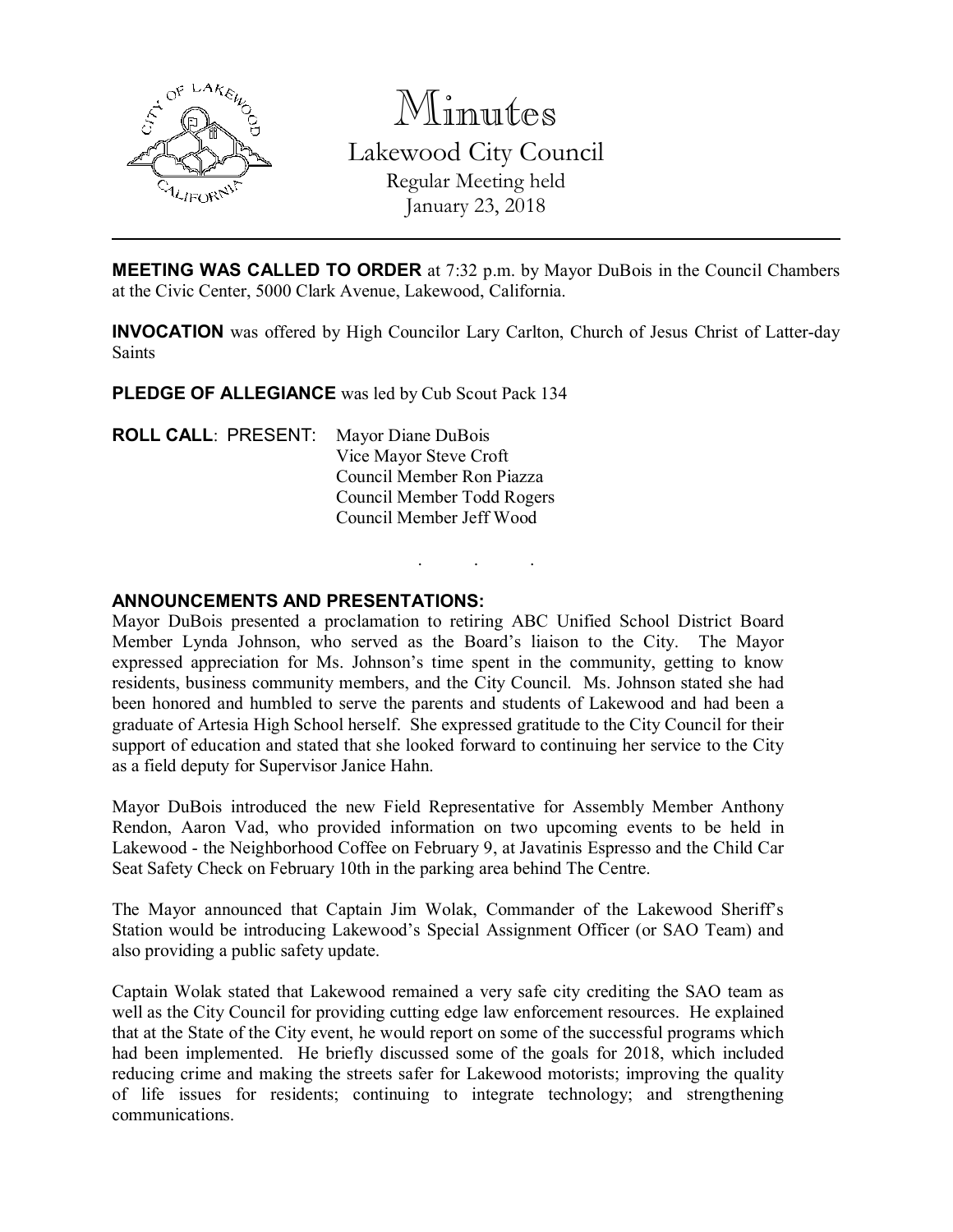## ANNOUNCEMENTS AND PRESENTATIONS: - Continued

He introduced the team members in attendance: Lieutenant Scott Hoglund, Sergeant Sean O'Donoghue, Sergeant Joseph Salehpour, Detective Theo Gekas, Deputy Osvaldo Santa Ana, Deputy Derek DeKruyf, Deputy Antonio Chavez, Deputy Kevin Fujiwara and Deputy Justin Calcote.

Mayor DuBois welcomed Jose Gomez, who was in attendance and would be joining the Lakewood staff as the Director of Administrative Services in the next week.

Council Member Wood announced that the 37th annual Lakewood Youth Hall of Fame would be held on February 26 and that information regarding the event could be found on the City's website. He also expressed appreciation to Lynda Johnson for her choice to serve Lakewood as the City's liaison and for being a tireless champion for its students in the District.

. . .

### ROUTINE ITEMS:

VICE MAYOR CROFT MOVED AND COUNCIL MEMBER PIAZZA SECONDED TO APPROVE ROUTINE ITEMS 1 THROUGH 8.

- RI-1 Approval of Minutes of the Meetings held December 12, 2017, and January 9, 2018
- RI-2 Approval of Personnel Transactions
- RI-3 Approval of Registers of Demands
- RI-4 Approval of Monthly Report of Investment Transactions
- RI-5 Approval of Quarterly Schedule of Investments
- RI-6 Settlement of Educational Revenue Augmentation Fund (ERAF) Litigation with Long Beach Unified School District
- RI-7 Approval of Permit for Street Closure for January 27th Block Party
- RI-8 Approval of Appointment of City Manager to the Oversight Board for the Successor Agency to the Former Lakewood Redevelopment Agency

. . .

UPON ROLL CALL VOTE, THE MOTION WAS APPROVED:

AYES: COUNCIL MEMBERS: Wood, Piazza, Croft, Rogers and DuBois NAYS: COUNCIL MEMBERS: None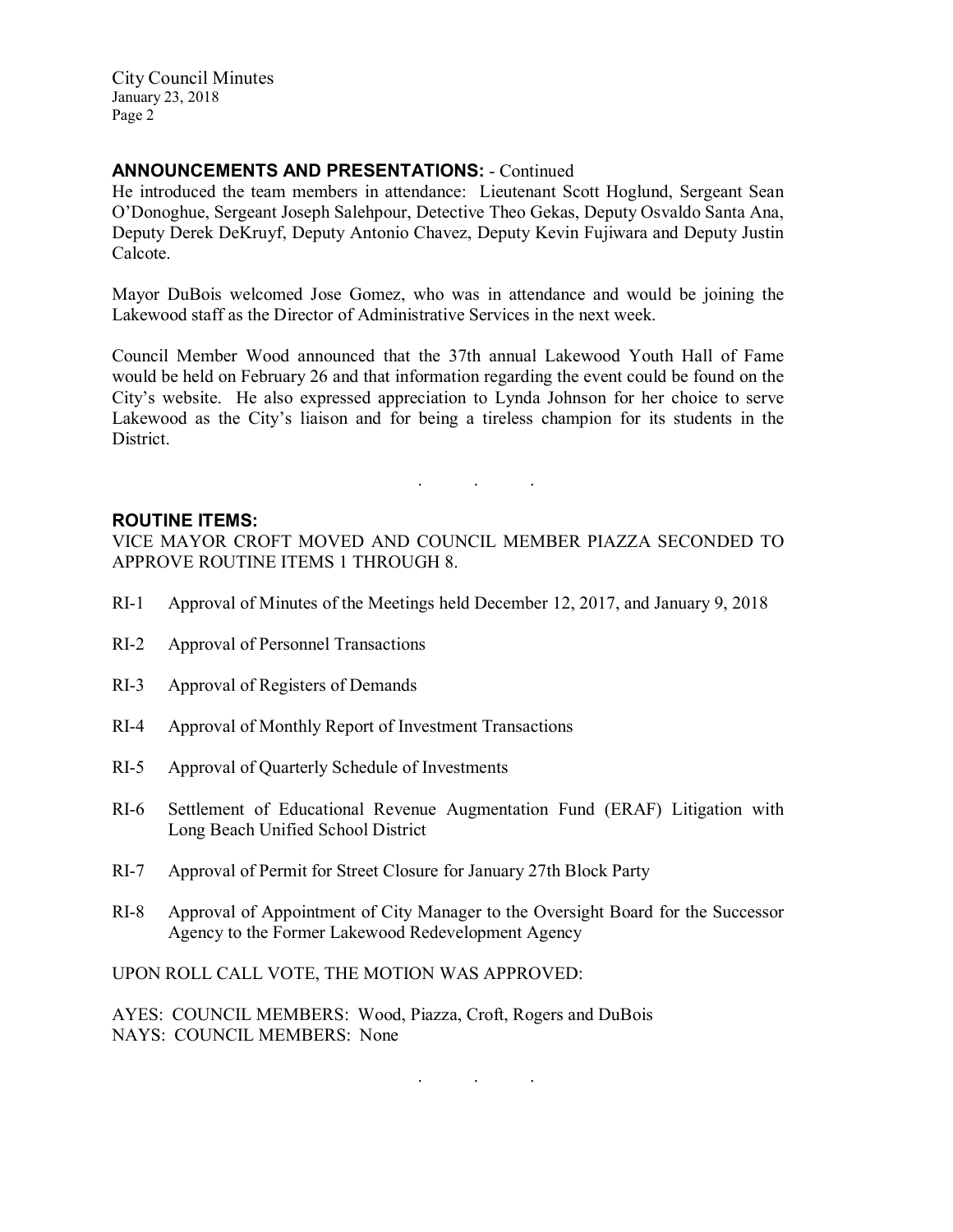### 3.1 • ANNUAL REVIEW OF CITY INVESTMENT POLICY

Lovenel Reveldez, Assistant Director of Administrative Services, gave a presentation based on the memo in the agenda and explained that Lakewood's investment policy was reviewed and approved by the City Council annually, as required by law. The City's investment objectives continued to be safety, liquidity and yield in the investment of public funds. The City's investment portfolio included deposits in Local Agency Investment Fund, a statewide pooled account, as well as investments in bonds, notes, certificates of deposit and commercial paper which were managed by Public Financial Management (PFM).

Paulina Woo, Director of Public Financial Management, displayed slides and provided a brief presentation of the City's investment portfolio, which included market update, investment program highlights and earnings analysis.

Council Member Rogers and Council Member Piazza expressed appreciation for the presentation and affirmed the City's intentions of safety, security and economic stability, which resulted in sound fiscal policy and ample reserves.

COUNCIL MEMBER ROGERS MOVED AND COUNCIL MEMBER PIAZZA SECONDED TO APPROVE THE ATTACHED INVESTMENT POLICY AND CONTINUE THE INVESTMENT MANAGEMENT SERVICES OF PFM. UPON ROLL CALL VOTE, THE MOTION WAS APPROVED:

AYES: COUNCIL MEMBERS: Wood, Piazza, Croft, Rogers and DuBois NAYS: COUNCIL MEMBERS: None

### 3.2 • ESTABLISHMENT OF AUDIT COMMITTEE

City Manager Thaddeus McCormack explained that at its last meeting, the City Council had taken action to create an audit committee and that it was recommended that the Mayor appoint two Council Members to the committee.

. . .

Mayor DuBois requested approval to appoint Vice Mayor Croft and Council Member Piazza to serve on the audit committee.

COUNCIL MEMBER ROGERS MOVED AND VICE MAYOR CROFT SECONDED TO RATIFY THE APPOINTMENTS OF VICE MAYOR CROFT AND COUNCIL MEMBER PIAZZA TO THE AUDIT COMMITTEE. UPON ROLL CALL VOTE, THE MOTION WAS APPROVED:

AYES: COUNCIL MEMBERS: Wood, Piazza, Croft, Rogers and DuBois NAYS: COUNCIL MEMBERS: None

 $\mathbf{r}$  .  $\mathbf{r}$  ,  $\mathbf{r}$  ,  $\mathbf{r}$  ,  $\mathbf{r}$  ,  $\mathbf{r}$  ,  $\mathbf{r}$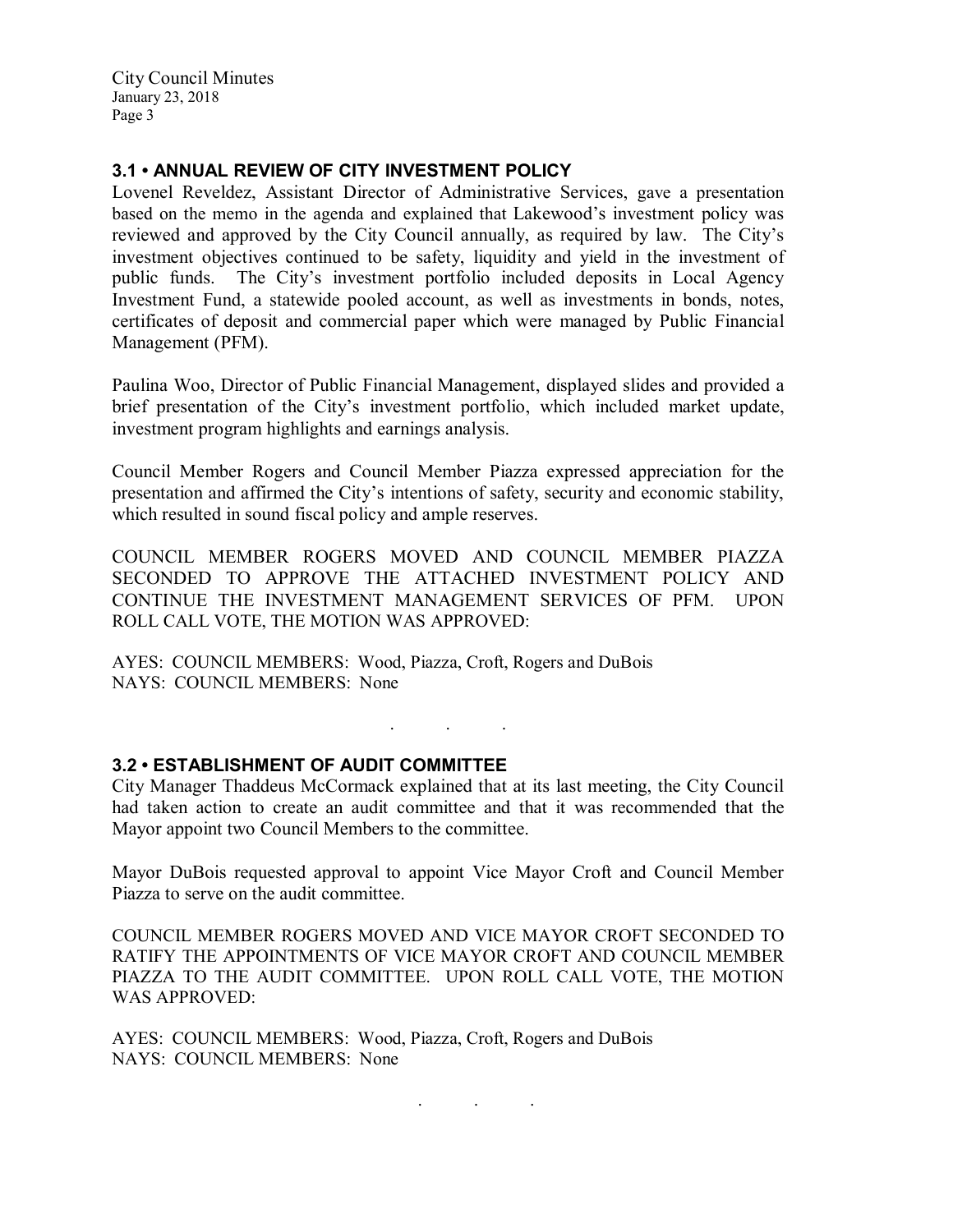Mayor DuBois expressed appreciation to Josh Castellanos, former President of the Lakewood Chamber of Commerce, who was present in the audience. Council Member Wood recognized the interim Chamber President, Mark Dameron, who was also in the audience.

. . .

# SUCCESSOR AGENCY ACTIONS

1. Approval of Registers of Demands

COUNCIL MEMBER WOOD MOVED AND COUNCIL MEMBER PIAZZA SECONDED TO APPROVE THE REGISTERS OF DEMANDS. UPON ROLL CALL VOTE, THE MOTION WAS APPROVED:

AYES: COUNCIL MEMBERS: Wood, Piazza, Croft, Rogers and DuBois NAYS: COUNCIL MEMBERS: None

. . .

2. Settlement of Educational Revenue Augmentation Fund (ERAF) Litigation with Long Beach Unified School District

Steve Skolnik, Office of the City Attorney, stated that this item was related to RI-6, which had been approved under routine items.

VICE MAYOR CROFT MOVED AND COUNCIL MEMBER ROGERS SECONDED TO APPROVE STAFF'S RECOMMENDATION. UPON ROLL CALL VOTE, THE MOTION WAS APPROVED:

AYES: COUNCIL MEMBERS: Wood, Piazza, Croft, Rogers and DuBois NAYS: COUNCIL MEMBERS: None

3. Approval of Recognized Obligation Payment Schedule for July 1, 2018 Through June 30, 2019 - ROPS 18-19

. . .

The Assistant Director of Administrative Services gave a presentation based on the memo in the agenda and reported that the Successor Agency was required to submit an Annual Recognized Obligation Payment Schedule to the county auditor controller and Department of Finance (DOF) by no later than February 1st. The Recognized Obligation Payment Schedule (ROPS) 18-19 included the retirement of Project Area No 1 Tax Allocation Parity Refunding Bonds 1999A Series, 2003A and 2003B Series; retirement of the Owner Participation Agreement between the former Lakewood Redevelopment Agency (LRA) and Pacific Retail Trust (former Macerich); the loan agreements between the LRA and the low and moderate income housing fund which would be available for repayment in FY18-19; loan agreements entered into between the LRA and the City which would be deemed to be enforceable and recalculated at three percent upon issue of finding of completion by the DOF and approval of the oversight board; and per DOF letter dated December 17, 2015, the DOF approval of the unfunded pension obligation which stated that calculations be based on the dissolution year 2012 and not 2013 as originally requested by the Agency.